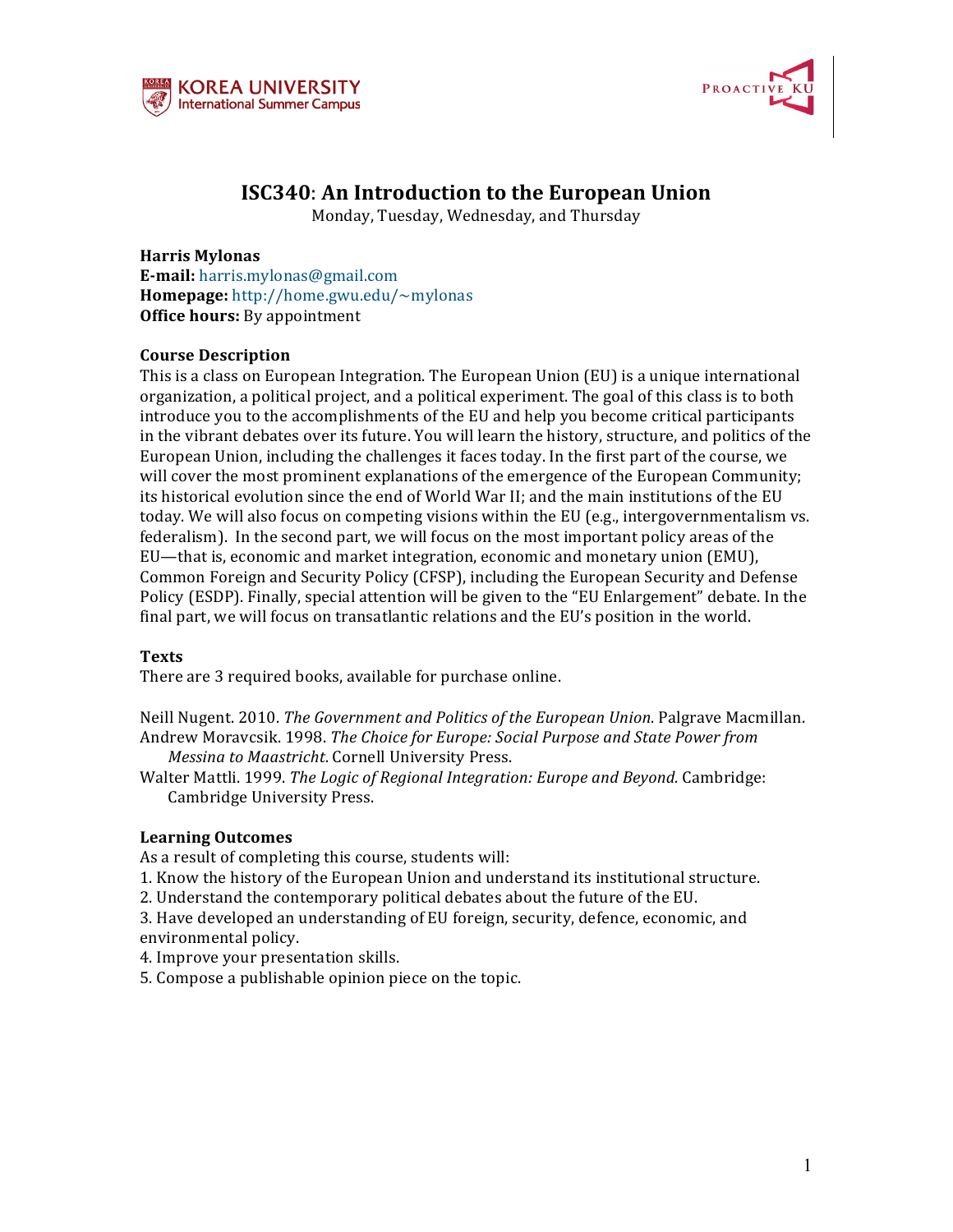## **Class Policies**

The following policies are important. Read them carefully.

## **Grading**

There are four components to your grade:

- Class Participation: 20% Students will have to read 1-2 texts per class. They are academic articles or chapters. They aim to introduce the issues and debates for each class and they are the beginning and not the end of the discussion. Active participation in the class is strongly encouraged. You are encouraged to bring with you news stories that are relevant to our class.
- In class midterm: 30% The midterm will consist of two parts. The first part will be a short knowledge quiz (multiple choice and identification questions) that will count for 75% of your grade. The second part will count for 25% of your grade and will require you to write a Policy Note to a leader. You will be given two questions/topics and you will be expected to write on one of them. Please do not bring with you any notes or reading materials.
- 2 Short assignments: 20% of your grade Students will have to write two short assignments on themes covered in class or on specific cases.
- Final Paper: 30% There will be an in-class closed-book final that will follow the same structure as the midterm.

If you would like me to re-grade your midterm or the final paper, you must submit a *written* request, explaining why you believe you did not receive the proper grade. I reserve the right to raise *or* lower your grade. There will not be opportunities to do extra-credit work to improve your grade.

## **Make-up exams**

Make-up exams are allowed only if you have consulted with me in advance.

# **Late Work**

Late assignments will lose one third of a full grade (e.g., from an A to a A-, to B+ etc.) for each day after the deadline. There are only two exceptions to the late-assignment policy: illness or family emergency. If either of these circumstances applies, you must provide *written documentation* (such as a doctor's note if you are ill), **and** you must communicate with me *before the assignment is due* (i.e., emailing me on the morning the assignment is due and saying you are sick is not acceptable for avoiding a penalty). I am willing to accommodate documented requests, but you must communicate with me *before* the assignment is due.

**Attendance and Participation**: Class attendance will be formally recorded and participation incorporated into your final grade. Please come to class on time. Feel free to bring a cup of coffee/tea or water, but please don't bring food. Cell phones must be turned off. Laptop volume must be set to "mute." In case of medical and other emergencies, make sure you notify me in advance and submit relevant documents later.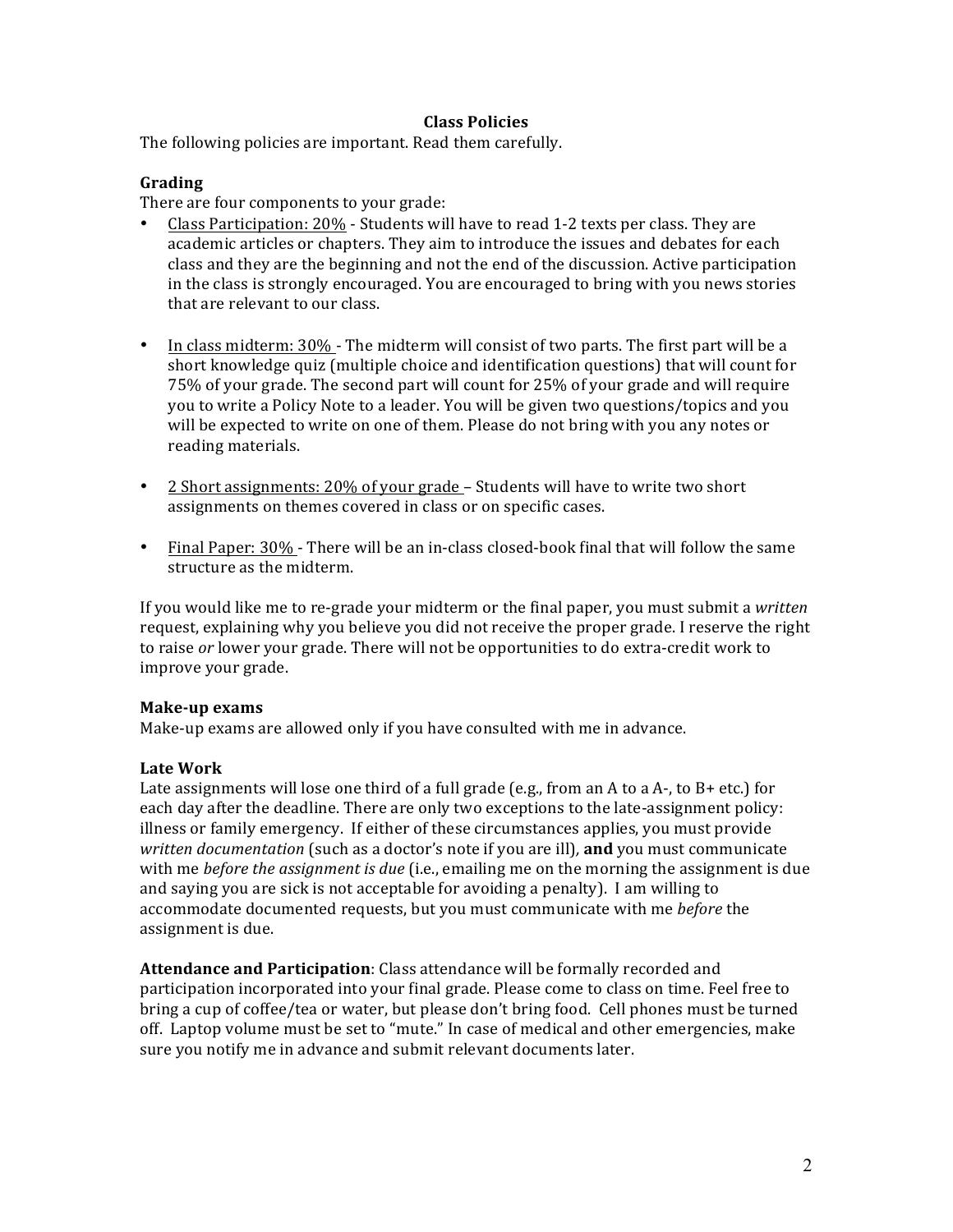



# **Course Schedule:**

## July 2. **Introduction and Overview**

Nye, Joseph. "Why Europe Is, and Will Remain, Powerful," *The Utopian Blog*, December 22, 2010.

Watch: http://www.youtube.com/watch?v=95CuBI-BL4E

# July 3. The Idea of European Integration and the Challenges It Currently Faces

Nugent, Chapters 1 and 2

**Watch**:http://www.youtube.com/watch?v=vwWTMdTlRq0&list=UUUqIbimFVzz5Wj1IrUu Qxcw&index=1&feature=plcp

## HISTORY & ORIGINS

## July 4. **Explanations for European Integration I**

Moravcsik. Introduction and Chapter 7.

## July 8. **Explanations for European Integration II**

Walter Mattli, *The Logic of Regional Integration: Europe and Beyond* (Cambridge: Cambridge University Press, 1999). Read pages: 1 to 18, 20, 41 to 108. Skim pages: 128 to 138, 189 to 196

## **July 9. Explanations for European Integration III - DEBATE**

Josef Joffe. 1984. "Europe's American Pacifier," Foreign Policy, No. 54, pp. 64-82. Watch: http://www.youtube.com/watch?v=OA2kPNwTkhc

## July 10. **European Political Development: From the Cold to the Post-Cold War Era**

Nugent, Chapter 3 and 4

## INSTITUTIONS

**July 11. The European Commission** 

Nugent, Chapter 8 http://ec.europa.eu/about/index\_en.htm http://ec.europa.eu/commission\_designate\_2009-2014/index\_en.htm

# July 15. **The Council of Ministers and the European Council**

Nugent, Chapters 9 and 10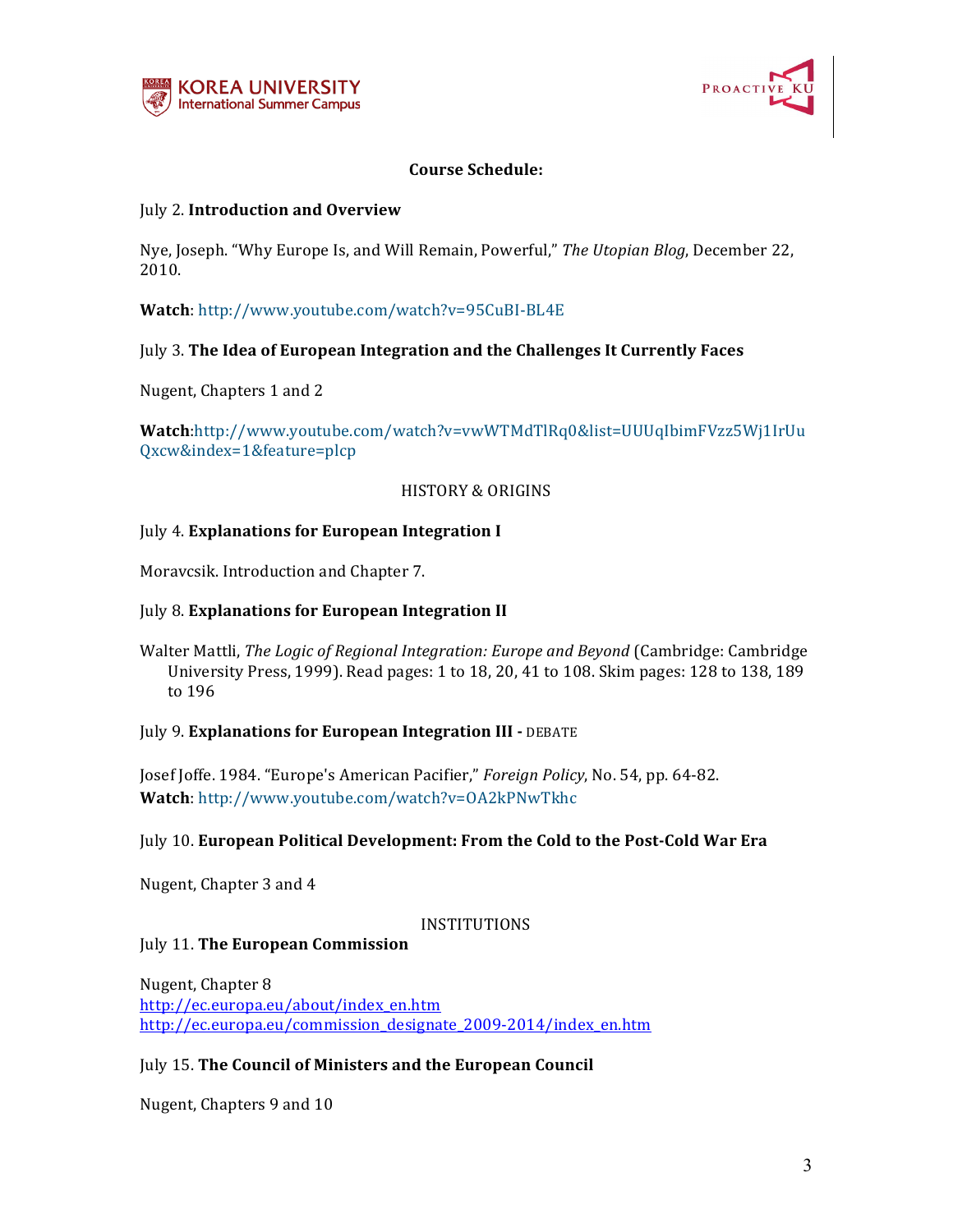## **Council of Ministers**

http://europa.eu/institutions/inst/council/index\_en.htm

## **European Council**

http://www.consilium.europa.eu/showPage.aspx?id=1812&lang=en http://www.consilium.europa.eu/showPage.aspx?id=242&lang=en http://www.consilium.europa.eu/showPage.aspx?id=1823&lang=en http://www.consilium.europa.eu/showFocus.aspx?id=1&focusId=435&lang=EN

## July 16. The European Parliament and Its Main Political Groups

Nugent, Chapter 11

# **Parliament**

New European Parliament: more power, more responsibility. Available at: http://www.europarl.europa.eu/pdf/lisbon\_treaty/Press\_kit-EP\_and\_Lisbon\_Treaty-EN.pdf Watch the videos on this webpage: http://www.europarl.europa.eu/parliament/public/staticDisplay.do?language=EN&id=66

**Assignment** #1: *Choose one of the parties that are members of the European People's Party and* write a brief memo on its political platform and organizational structure.

# **July 17. The European Court of Justice and Other Institutions**

Nugent, Chapters 12 and 13

# **Court of Justice**

Available at: http://curia.europa.eu/jcms/jcms/Jo2\_7024/ Available at: http://europa.eu/institutions/inst/justice/index\_en.htm

# **The European Central Bank**

http://www.ecb.int/ecb/html/index.en.html http://www.ecb.int/pub/pdf/other/ecbhistoryrolefunctions2006en.pdf

July 18. **MIDTERM EXAM**

POLITICS and POLICIES

## July 22. **Interests, Lobbying, and Access to Decision-Makers**

Nugent, Chapters 14 and 15

# July 23. How is Policy Formulated and Applied? - DEBATE

Nugent, Chapters 16-18

## **July 24. The Single Market, the CAP & EMU**

Nugent, pp. 323 to 335 and Chapter 20 Frieden, Jeffry. 1998. "The Euro: Who Wins? Who Loses?" *Foreign Policy* (112): 25-40.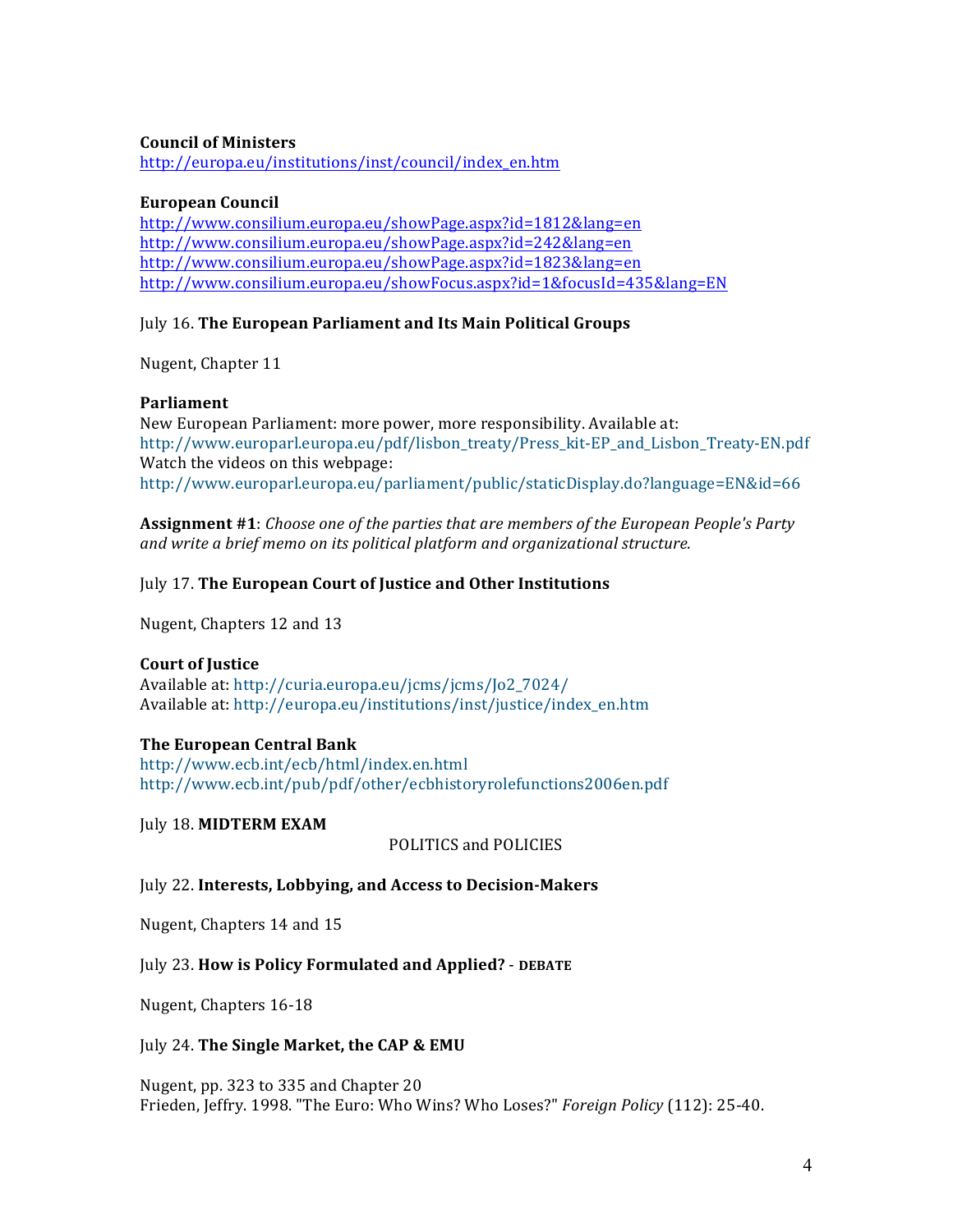



## July 25. **The European Debt Crisis**

Alessi, Christopher. "The Eurozone in Crisis," New York: Council on Foreign Relations Backgrounder (July 2012), available online at: http://www.cfr.org/eu/eurozonecrisis/p22055 Andrew Moravcsik (2012), "Europe After the Crisis," *Foreign Affairs*. http://www.foreignaffairs.com/articles/137421/andrew-moravcsik/europe-after-thecrisis

## July 29. **EU Enlargement** - **DEBATE**

*Myths and Facts about Enlargement*, available at:

http://ec.europa.eu/enlargement/questions\_and\_answers/myths\_en.htm Harris Mylonas. 2012. "The Future of Euro-Atlantic Integration in the Western Balkans", in Alexander Schmemann and Cory Welt (eds.). *Bridging Divides in Eastern Europe*.

Washington, DC: PONARS Eurasia.

# July 30. **EU Foreign Policy Today**

Nugent, pp. 376-399*.* The EU in the World: The Foreign Policy of the European Union, European Commission, 2007

## July 31. **European Security and Defence Policy**

European Security and Defence Policy - Operations, Council of the European Union Webpage, http://www.consilium.europa.eu/showPage.aspx?id=268&lang=en

## August 1. **Immigration Policy**

Towards a common European Union immigration policy. Available at:

http://ec.europa.eu/justice\_home/fsj/immigration/fsj\_immigration\_intro\_en.htm Simon Hix and Abdul Noury. 2007. "Politics, Not Economic Interests: Determinants of Migration Policies in the European Union," *International Migration Review*.

Terri Givens and Adam Luedtke, "The Politics of European Union Immigration Policy: Institutions, Salience, and Harmonization," The Policy Studies Journal, Vol. 32, No. 1, 2004, pp. 145-165 [skim].

# **Minority Rights - DEBATE**

Framework Convention for the Protection of National Minorities. Available at: http://conventions.coe.int/Treaty/en/Treaties/Html/157.htm

Kymlicka, Will. 2005. "National Minorities in Post-Communist Europe: The Role of International Norms and European Integration" in Zoltan Barany and Robert Moser (eds). Ethnic Politics After Communism. Cornell University Press, Ithaca, pp. 191-217.